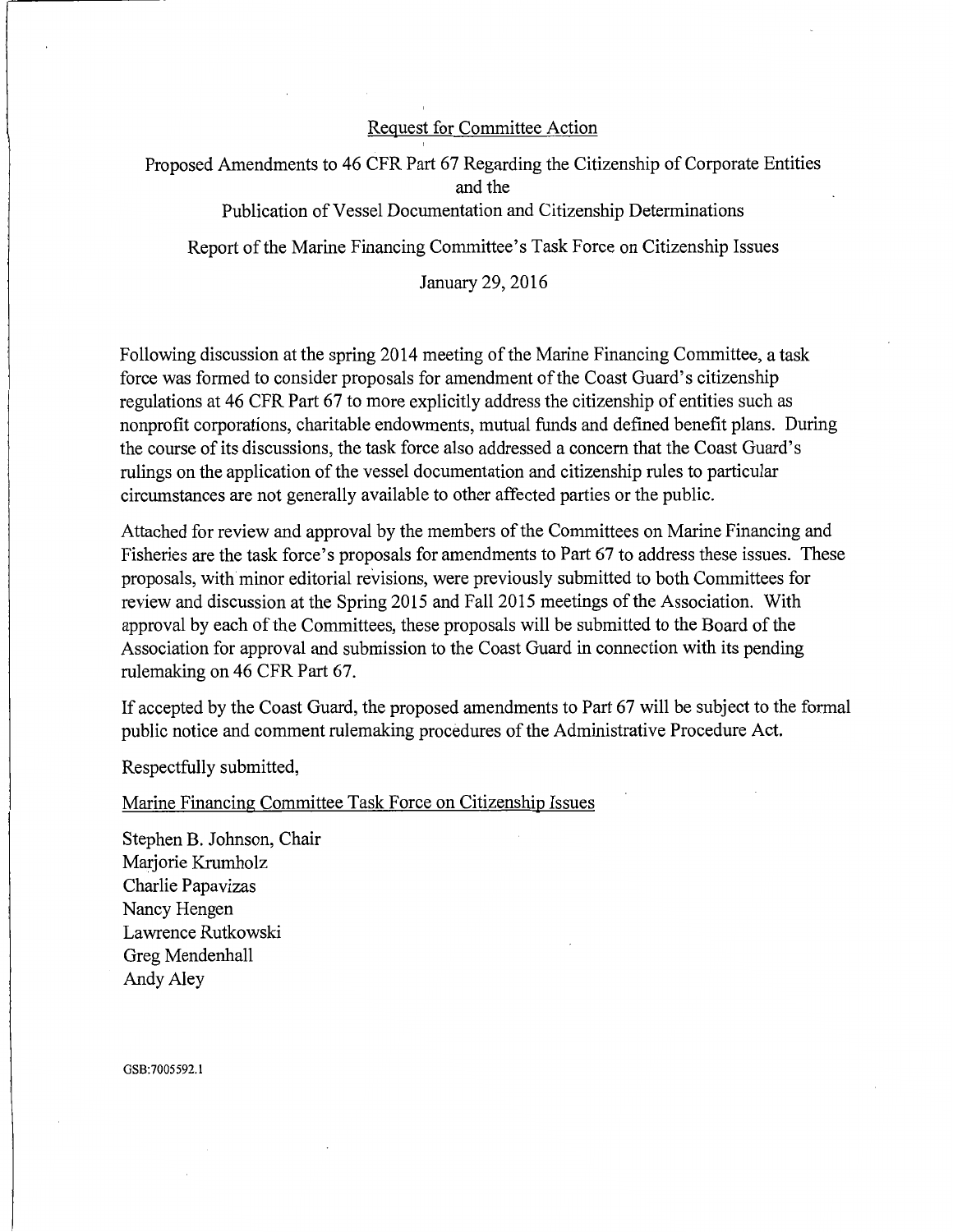# **Proposed Amendments to 46 C.F.R. Part 67 Regarding Citizenship of Corporate Entities**

#### **§67.39 Corporation.**

(a) For the purpose of obtaining a registry or a recreational endorsement, a corporation meets citizenship requirements if:

( 1) It is incorporated under the laws of the United States or of a State;

(2) Its chief executive officer, by whatever title, is a citizen;

(3) Its chairman of the board of directors is a citizen; and

(4) No more of its directors are non-citizens than a minority of the number necessary to constitute a quorum.

(b) For the purpose of obtaining a fishery endorsement, a corporation m~ets citizenship requirements if:

(1) It meets all the requirements of paragraph (a) of this section; and

(2) At least 75 percent of the stock interest in the corporation, at each tier of the corporation and in the aggregate, is owned by citizens.

( c) For the purpose of obtaining a coastwise endorsement a corporation meets citizenship requirements if:

(1) It meets the requirements of paragraph (a) of this section and at least 75 percent of the stock interest in the corporation is owned by citizens; or

(2) It meets the requirements of §68.60 or §68.105 of this chapter.

(d) A corporation which does not meet the stock interest requirement of paragraph (c) of this section may qualify for limited coastwise trading privileges by meeting the requirements of part 68 of this chapter.

(e) For the purpose of obtaining a coastwise or a fishery endorsement a corporation with more than 30 stockholders meets citizenship requirements if:

(1) It meets the requirements of paragraph (a) of this section,

(2) It is an investment company registered under the Investment Company Act of 1940, as amended, and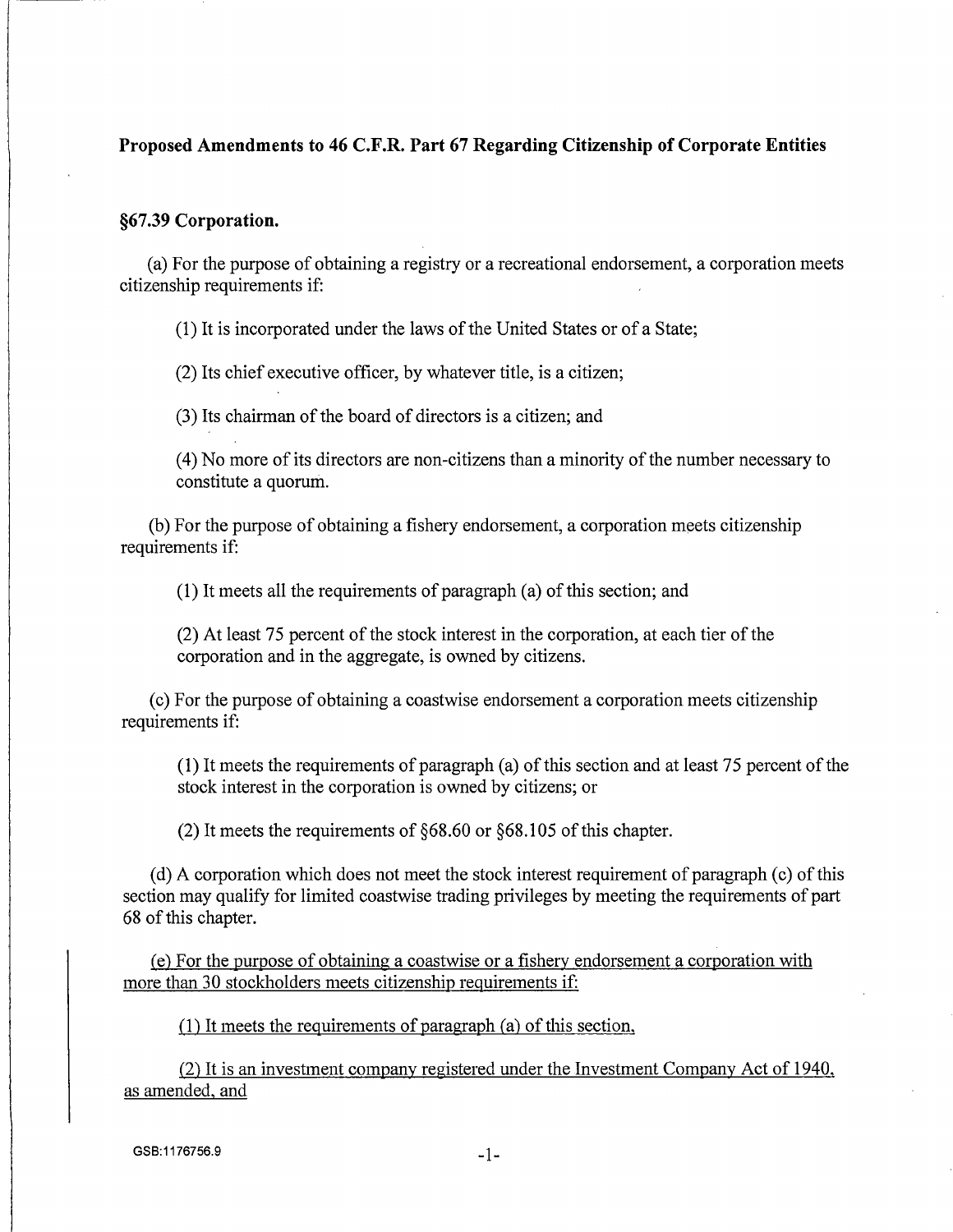(3) The power to vote or direct the voting of the shares and the power to dispose or direct the disposition of the shares are directed:

(A) By a citizen;

- (B) By a board or committee meeting the requirements of paragraph (a)(3) and (4) of this section; or
- (C) By one or more investment managers appointed and subject to supervision by a person or persons meeting the requirements of paragraph (e)(3)(A) or (B) of this section.

(f) For the purpose of obtaining a coastwise endorsement or a fishery endorsement, a corporation without capital stock. including an endowment fund qualified under Section 501(c) and a charitable trust qualified under Section 4947(a)(l) of the Internal Revenue Code, meets citizenship requirements if it meets the requirements of paragraph (a) of this section.

(g) For the purpose of obtaining a coastwise endorsement or a fishery endorsement, a defined benefit plan subject to the Employee Retirement and Income Security Act of 1974 (29 U.S.C. § 1001 et seq.) meets citizenship requirements if:

 $(1)$  The assets of the plan are held in trust by a directed trustee; or

(2) The assets of the plan are managed by an investment advisor registered under the Investment Advisers Act of 1940, as amended; and

(3) The power to vote or direct the voting of the shares and the power to dispose or direct the disposition of the shares is directed:

(A)By a citizen;

(B) By a board or committee meeting the requirements of paragraph (a)(3) and ( 4) of this section; or

(C) By one or more investment managers appointed by and subject to supervision of a person or persons meeting the requirements of paragraph  $(g)(2)(A)$  or  $(B)$ of this section.

# **§67.41 Governmental entity.**

A governmental entity is a citizen for the purpose of obtaining a vessel document if it is an entity of the Federal Government of the United States or of the government of a State as defined in§ 67.3. A governmental pension plan established or maintained for its employees by the Government of the United States or political subdivision thereof, or by the government of any State or political subdivision thereof, or by any agency or instrumentality of any of the foregoing, is a governmental entity for this purpose.

GSB:1176756.9 -2-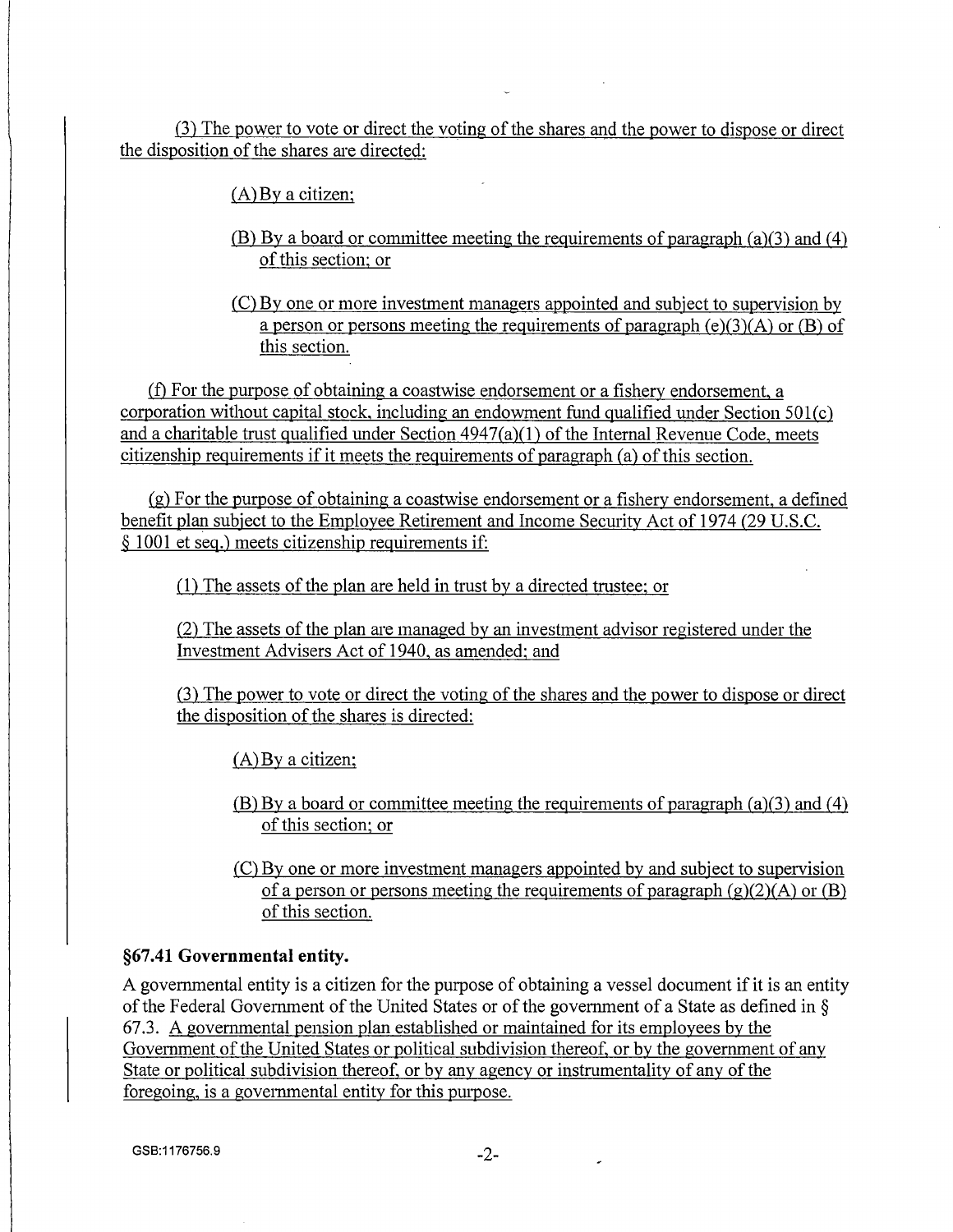## **Explanation of Proposed Amendments Regarding Citizenship of Corporate Entities**

### **Proposed Amendments to 46 CFR 67.39:**

#### **1. Investment Companies.**

"An investment company registered under the Investment Company Act of 1940, as amended" is a U.S. mutual fund marketed and sold exclusively within the United States. The investment returns of such funds are subject to U.S. federal income tax laws. Because U.S. mutual funds are marketed and sold exclusively in the United States and foreign investors have significant tax disincentives to participation in such mutual funds, it is appropriate to infer that at least 75% of their shares are held by U.S. citizens for purposes of determining their eligibility for coastwise and fishery endorsements.

### **2. Non-Stock Corporations**

Nonprofit corporations without capital stock have traditionally been treated by the Coast Guard as citizens for vessel documentation purposes, if they meet the requirements of 46 CFR 67.39(a). The proposed amendment would codify existing practice.

#### **3. Defined Benefit Pension Plans**

Private defined benefit pension plans are "corporate" entities under ERISA. 29 USC § 1132(d)(l) ("An employee benefit plan may sue or be sued under this subchapter as an entity"). Although ERISA plans are not expressly referenced or described in the vessel documentation statutes, they share that status with non-stock nonprofit corporations formed under U.S. law whose citizenship the Coast Guard has traditionally determined with reference to the citizenship of their controlling officers and directors. Like non-stock nonprofit entities, ERISA defined benefit plans are corporate entities without owners. Participants and beneficiaries of such plans do not own plan assets. Where the members of the managing board or committee and the responsible administrative officers of an ERISA defined benefit pension plan meet the citizenship requirements applicable to corporations *(see* 46 CFR 67.39(a)), these plans should be considered U.S. citizens for all vessel documentation purposes.

While ERISA requires that legal title to the assets of a defined benefit plan must be held by a trustee for the benefit of the plan, a "directed trustee" holding defined benefit plan assets exercises no control over plan investments and exercises none of the substantive rights of an "owner" of plan investments. Under ERISA, such a trust is merely a custodian of plan assets and, as such, an instrument of the plan and is not a separate actor whose citizenship is relevant for vessel documentation purposes.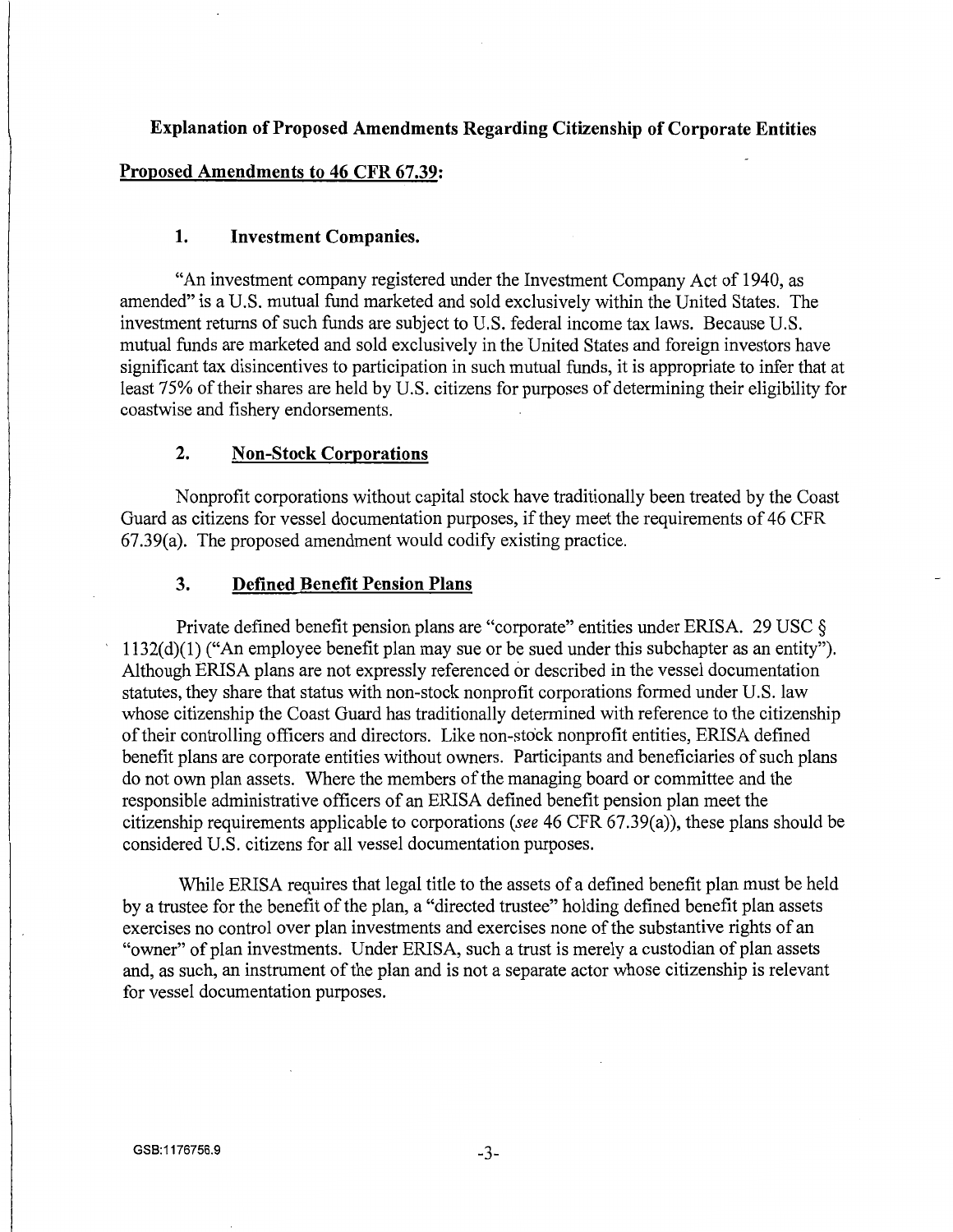# **Proposed Amendment to 46 CFR 67.41:**

## **Governmental Defined Benefit Plans**

Governmental employee benefit pension plans are not subject to ERISA and so would not be covered by the proposed amendment to 46 CFR 67.39. However, governmental plans, as defined at 29 USC 1002(32), established or maintained for its employees by the Government of the United States or political subdivision thereof, or by the government of any State or political subdivision thereof, or by any agency or instrumentality of any of the foregoing, are properly viewed as governmental entities for vessel documentation purposes. The proposed amendment to 46 CFR 67.41 would merely make this clear.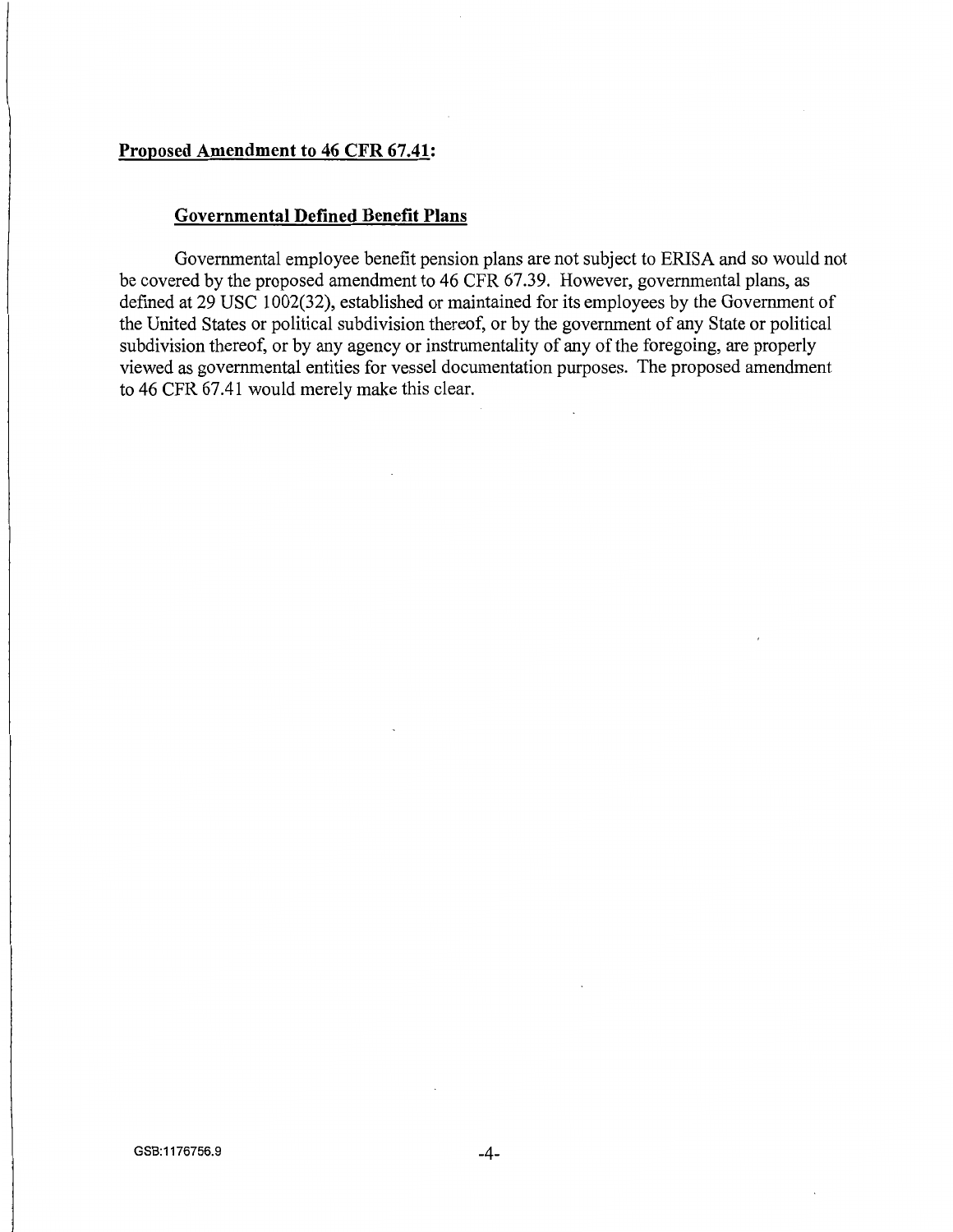# **Proposed New Rule Governing Vessel Documentation and Citizenship Determinations**

## § **67. \_\_ . Vessel documentation and citizenship determinations.**

- (a) *General.* Any interested party may request a U.S. vessel documentation or U.S. citizenship determination from the U.S. Coast Guard in accordance with this section. A U.S. vessel documentation or U.S. citizenship determination may only be requested with respect to a prospective transaction and may not be issued with respect to any completed transaction.
- (b) *Who may request a determination.* Only an interested party or an authorized agent of an interested party may request a determination in accordance with this section.
- (c) *Definitions.* **(l)** An "authorized agent" is a person expressly authorized by a principal to act on its behalf. A determination request submitted by an attorney or other person acting as an agent must include a statement describing the authority under which the determination request is made.

(2) A "determination" is a written statement issued in accordance with this section by the National Vessel Documentation Center on behalf of the U.S. Coast Guard which applies U.S. vessel documentation and U.S. citizenship laws to a specific set of facts.

(3) A "determination request" is a request submitted in accordance with this section by an interested party or authorized agent seeking a U.S. vessel documentation or U.S. citizenship determination with respect to a particular transaction or issue to be issued by the U.S. Coast Guard.

(4) An "interested party" is a person who has a direct and demonstrable interest in the question or questions presented in the determination request such as a vessel owner, operator, mortgagee or similar person.

(5) "U.S. vessel documentation and U.S. citizenship laws" means any statute or regulation governing the documentation of vessels by the U.S. Coast Guard and the qualification of any person as a citizen of the United States under any statute or regulation to own or operate a U.S. documented vessel, in the foreign, domestic or other trade, or have any interest in such a vessel.

( d) *Submission of a determination request.* A determination request may be in the form of a letter addressed to the Director, National Vessel Documentation Center, and must contain a complete statement of all relevant facts relating to the determination request. The determination request must contain sufficient detail to permit the proper application of U.S. vessel documentation and U.S. citizenship laws to the proposed transaction. If the question or questions presented in the determination request relate to matters set forth in any contract, agreement or other document, a copy of the document must be submitted with the determination request.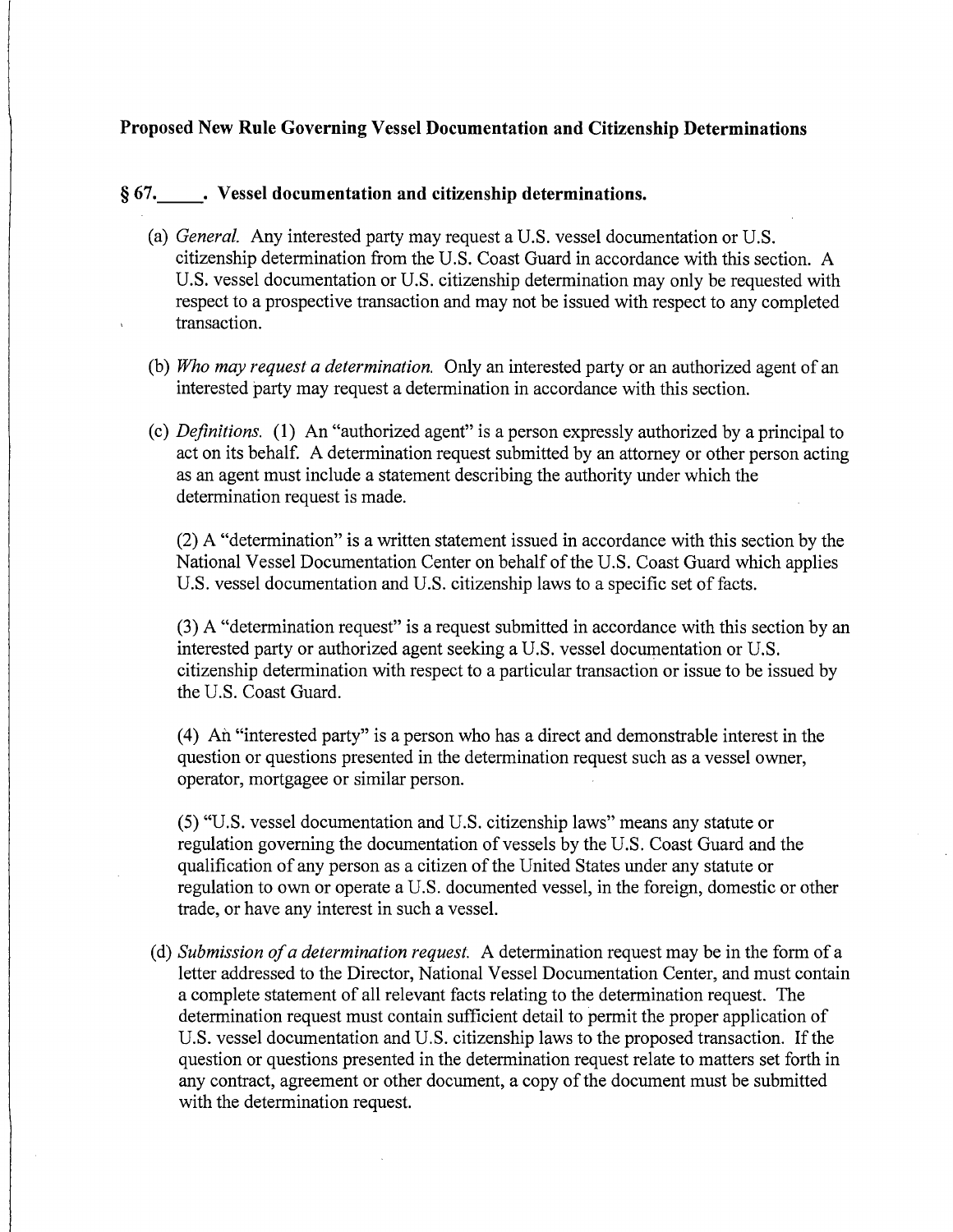- (e) *Requests for additional information.* The U.S. Coast Guard may request further information, documents or clarifications from the interested party to assist it in the issuance of a determination. The failure of an interested party to provide such information, documents or clarifications may be a basis for the U.S. Coast Guard treating a determination request as nonconforming.
- (f) *Privileged or confidential information.* Information which is claimed to constitute trade secrets or privileged or confidential commercial or financial information regarding the business transactions of private parties the disclosure of which would cause substantial harm to the competitive position of the person making the request (or of another interested party) must be identified clearly. The reasons such information should not be disclosed, including, where applicable, the reasons the disclosure of the information would prejudice the competitive position of the person making the request (or of another interested party) must also be set forth.
- (g) *Requests for immediate consideration.* The U.S. Coast Guard will normally process determination requests in the order they are received and as expeditiously as possible. However, a request that a particular matter be given consideration ahead of its regular order, if made in' writing at the time the request is submitted, or subsequent thereto, and showing a clear need for such treatment, will be given consideration as the particular circumstances warrant and permit.
- (h) *Noncomforming request for determination.* A person submitting a request for a determination that does not comply with all of the provisions of this section will be so notified in writing, and the requirements that have not been met shall be pointed out. Such person shall be given a period of thirty days from the date of the notice (or such longer period as the notice may provide) to supply any additional information that is requested or otherwise conform the determination request to the requirements referred to in the notice. Any determination request that is not brought into compliance with the provisions of this section within the period of time allowed may be administratively closed without prejudice to the resubmission of a determination request in conformance with this section.
- (i) *Change in status of transaction.* Each interested party submitting a determination request shall immediately advise the Director, National Vessel Documentation Center, in writing of any change in the status of the transaction for which a determination is sought.
- G) *Effect of determinations.* A determination issued by the U.S. Coast Guard under this section represents the official position of the U.S. Coast Guard with respect to the particular transaction or issue described therein and is binding on the U.S. Coast Guard until modified or revoked.
- (k) *Modification or revocation of determinations.* A determination issued by the U.S. Coast Guard under this section may be modified or revoked at the discretion of the U.S. Coast Guard in the event of a subsequent change in applicable statute or regulation or upon the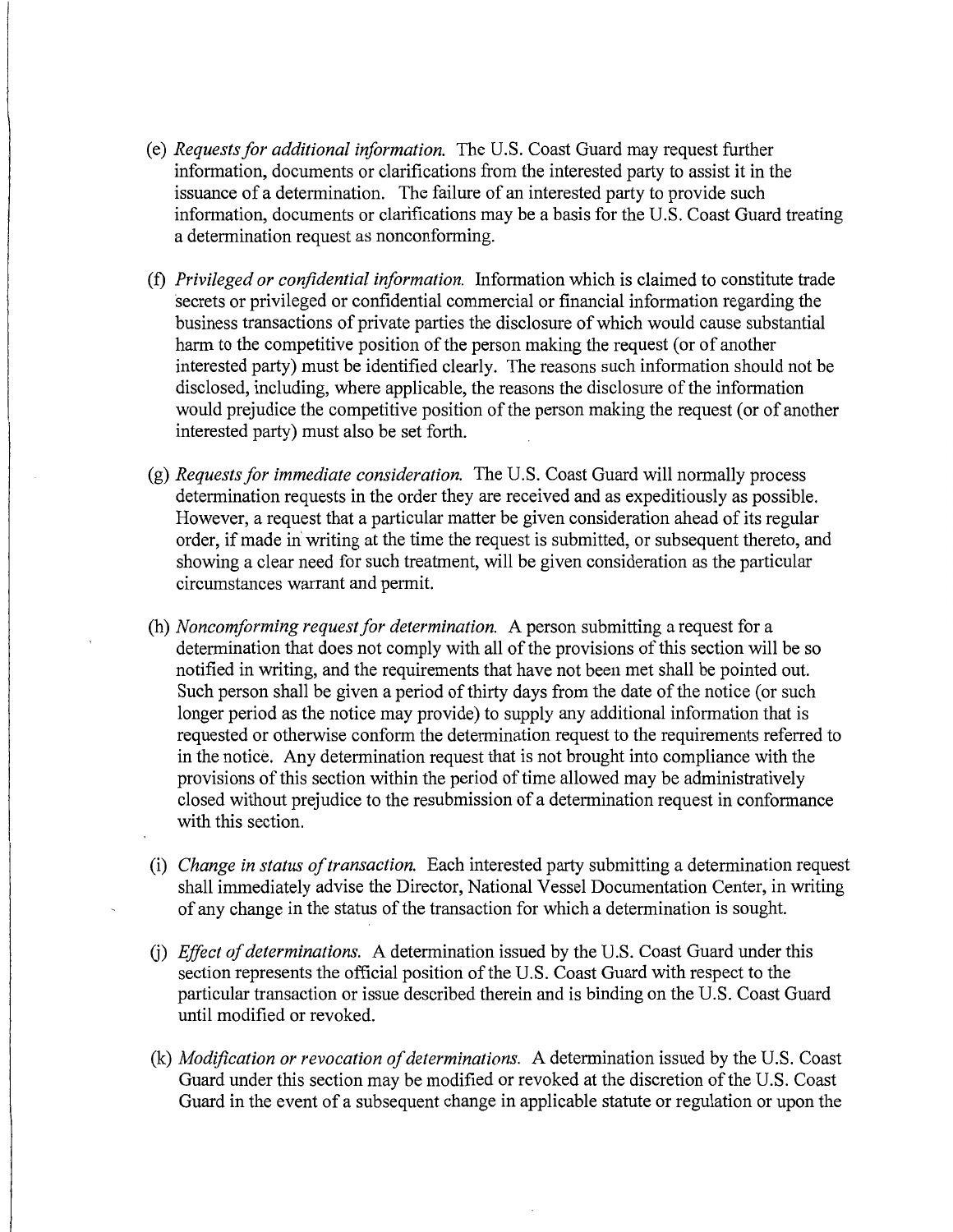subsequent issuance of an interpretive statement by the U.S. Coast Guard of general applicability following notice to the public. Any interested party which has received a determination shall be entitled to rely on such determination until such time as it has been modified or revoked in accordance with this section. In the event a determination is modified or revoked due to promulgation of a regulation by the U.S. Coast Guard or the issuance of an interpretive statement by the U.S. Coast Guard of general applicability, the U.S. Coast Guard shall grant all affected interested parties a reasonable time to comply with such regulation or interpretation prior to the effectiveness of such regulation or interpretive statement.

- (1) *Termination of determinations.* The U.S. Coast Guard has the discretion, following provision of notice to any interested party, to terminate a determination if it finds that the determination was based on materially incomplete or misleading information provided by the interested party.
- *(m)Publication of determinations.* Within 90 days after the issuance of a determination, the U.S. Coast Guard shall publish the determination on its web site and otherwise make it publicly available. The U.S. Coast Guard shall redact and not publish information in the determination that constitutes trade secrets or privileged or confidential commercial or financial information that would cause substantial harm to an interested party if released to the public. The U.S. Coast Guard shall provide any interested party, prior to the publication of a determination, the opportunity to object to the inclusion of any information in the determination to be published on the basis that such information constitutes trade secrets or privileged or confidential commercial or financial information.
- (n) *Situations where no determination shall be issued* No determination shall be issued in any instance in which it appears to the U.S. Coast Guard in its discretion contrary to the sound administration of the U.S. vessel documentation and U.S. citizenship laws including where the determination relates to pending litigation.

#### **Explanation of Proposed New Rule**

Uncertainty concerning the application of U.S. documentation and citizenship laws can inhibit investment in U.S. vessels. The Coast Guard has maintained an informal practice of responding to requests for determinations concerning the application of such laws. That process, however, is not supported by regulation, is offered purely as a matter of agency discretion, and does not produce public decisions which would be useful for the guidance of other affected parties or the public.

In a closely analogous area, Customs and Border Protection routinely issues determinations regarding the application of the Jones Act and related laws to particular factual situations. Those determinations are issued pursuant to a long-standing regulation (19 C.F.R. Part 177) and are published and made available on the Customs Rulings Online Search System (CROSS) available at http://rulings.cbp.gov.